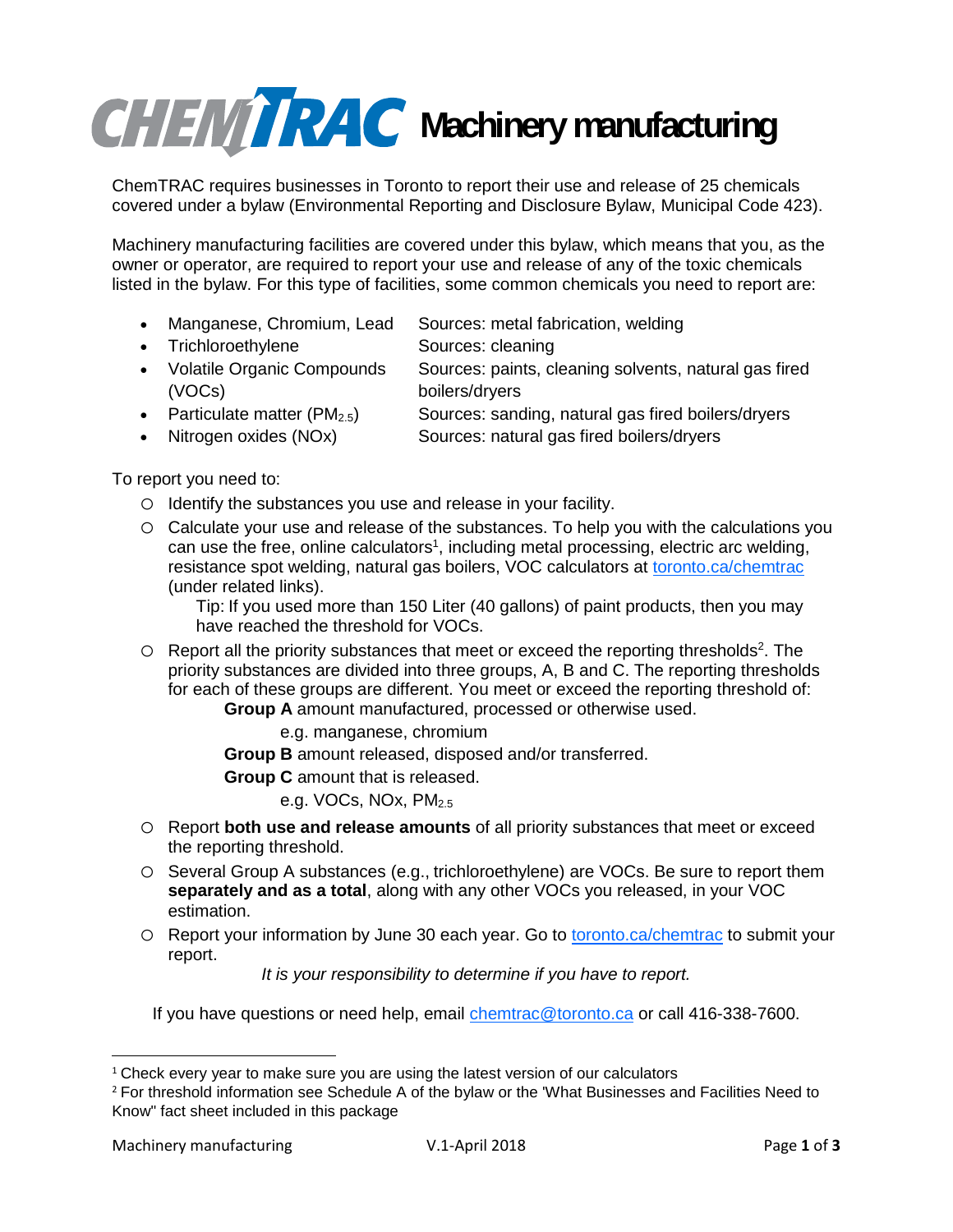

When you burn natural gas you produce nitrogen oxides (NOx). If you burn more than 125,000  $\text{m}^3$  of natural gas for process heating (e.g. boilers, dryers) you may need to report your use and release of NOx. Do not include gas that is used for facility (i.e. comfort) heating. If natural gas is used for both facility and process heating you can use your gas bill from the summer months and then average your use to determine your annual use related to processes. Then go to the Power Generation webpage at toronto.ca/chemtrac for an online calculator for your heating type.

## **Bylaw Compliance**

Machinery manufacturing facilities are covered under the bylaw (Municipal Code Chapter 423, Environmental Reporting and Disclosure).

**When you meet or exceed reporting thresholds** for any substance listed in the bylaw to comply you need to:

- For each year, keep track of the amount of:
	- natural gas used by boilers - paint used -solvents used for cleaning alloy used
- Calculate the amount of substances you use and release based on your records. If you need help with these calculations visit toronto.ca/chemtrac or contact us.
- Report the information every year by June  $30<sup>th</sup>$ .
- Store the information and calculations. You will need to provide it if you are selected for an audit.

**When you are below reporting thresholds** for all substances listed in the bylaw to comply you need to:

 Store the information of your, manufacture, use, and release of the substances listed in the bylaw, along with your gas bill (for process heating). If you are selected for an audit you will need to provide it.

Please note you can be given a warning, ticket or summons to court if you do not:

- Report your data when you meet the reporting thresholds for any substance listed in the bylaw
- Report by June  $30<sup>th</sup>$
- Report data accurately
- Keep the information, your calculations are based on, for five years

Each violation of the bylaw can have a maximum penalty of \$5,000 upon summary conviction for the first offence.

## **Audits**

We check all reports submitted to ChemTRAC to make sure the data is accurate and complete. Every year we also randomly select some businesses to audit. An audit helps make sure businesses are complying with the bylaw and to make sure the data reported is accurate.

If you receive a Notice of Audit:

- Reply to the contact person listed in the notice within **two weeks** of getting the notice.
- Be prepared to provide all the sources of information used for the calculations, how you calculated the use and release amounts and if you reported, the confirmation of the submitted reports.